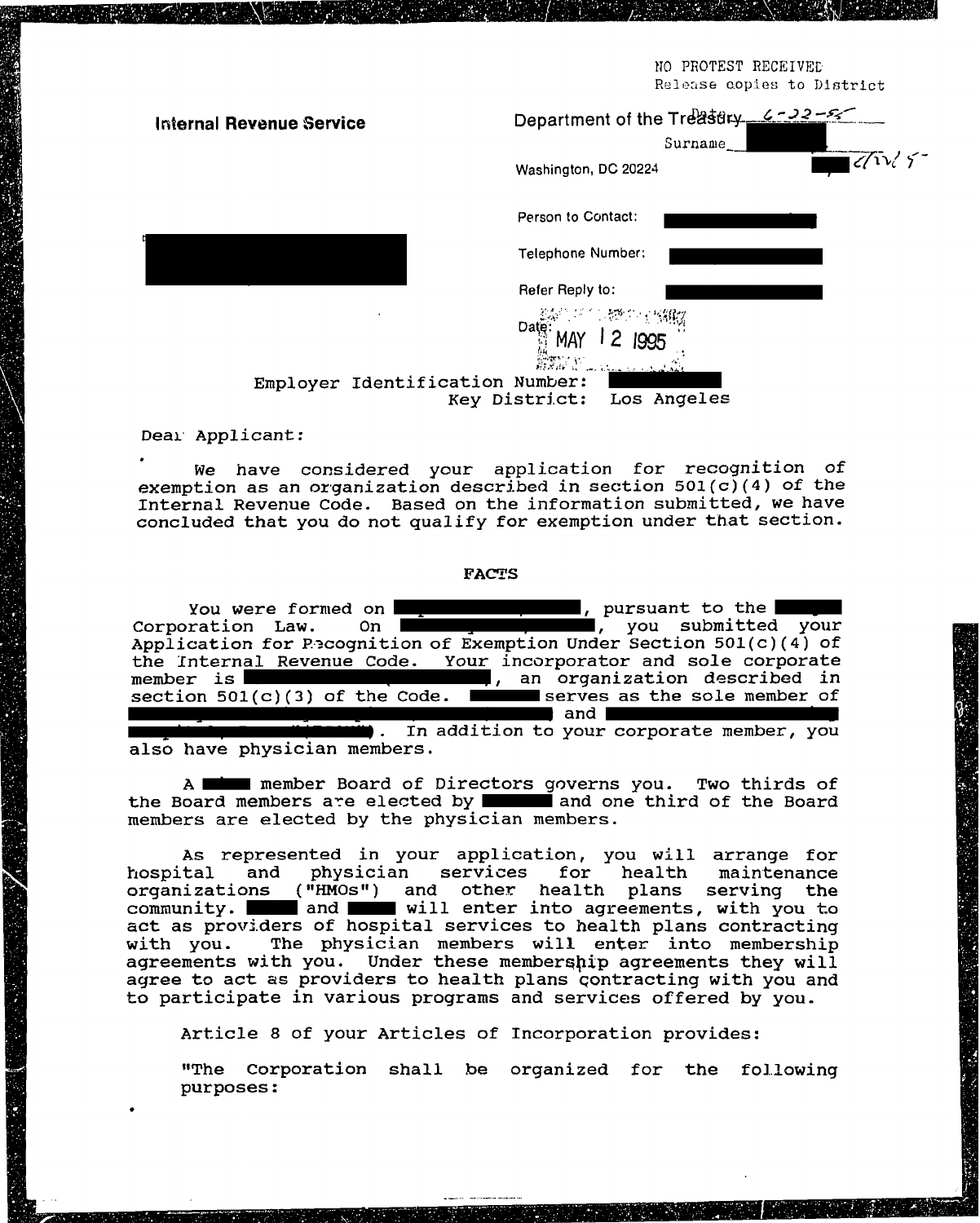- (a) to promote group identity and public image for the incorporator's hospitals and the physician members of the corporation;
- **(b)** to educate the public as to the skills and level of care available through the incorporator's hospitals and the physician members ;
- (c) to create an association of hospitals and physicians to coordinate the delivery of comprehensive, affordable,<br>quality integrated health care services to the quality integrated health communities served by the incorporator's hospitals and the physician members;
- (d) to create an entity which allows for the contracting of hospital and physician members services to health maintenance organizations and other health care plans;
- (e) to aid in the development of products and services that improve the delivery of health care services;
- (f) to provide a forum on methods of revenue enhancement,<br>competitiveness, and other aspects of practice competitiveness, and enhancement and management while encouraging free and fair competition among members and nonmembers of the corporation;
- (g) to operate as a social welfare organization within the meaning of Section  $501(c)(4)$  of the Internal Revenue Ccde of 1986, as amended; and
- (h) to engage in all other activities not specifically enumerated herein which may be necessary, convenient or desirable to carry out the aforementioned purposes."

## **ANALYSIS**

Section 501(c)(4) of the Internal Revenue Code provides for the exemption from federal income tax of civic leagues or organizations not organized for profit but operated exclusively for the promotion of social welfare, or local associations of employees, the membership of which is limited to the employees of a designated person or persons in a particular municipality, arid the net earnings of which are devoted exclusively to charitable educational, or recreational purposes.

\*\*\*\*\*\*\*\***\*\*\*\*\*\*** \*\*\*\*\*\*\*\*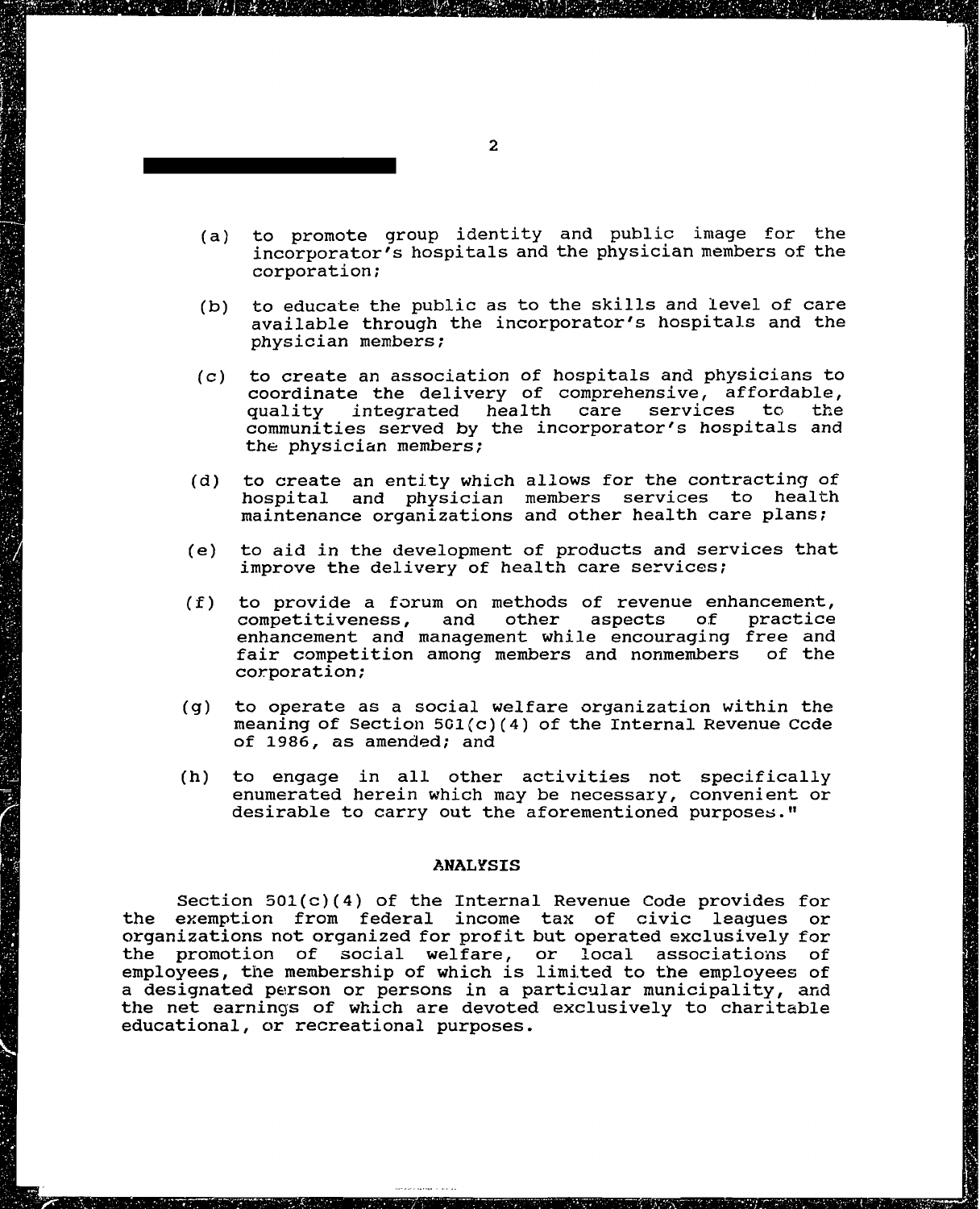Section  $1.501(c)(4)-1(a)(1)$  of the Income Tax Regulations provides that a civic league or orcanization may be exempt as an organization described in section  $501(c)(4)$  of the Code if--

(i) It is not organized or operated for profit; and

(ii) It is operated exclusively for the promotion of social welfare.

Section  $1.501(c)(4)-1(2)(i)$  of the regulations provides that an organization is operated exclusively for the promotion of social welfare if it is primarily engaged in promoting in some way the common good and general welfare of the people of the community. An organization embraced within this section is **one** which is operated primarily for the purpose of bringing about civic betterments and social improvements. A social welfare organization will qualify A social welfare organization will qualify for exemption as **a** charitable organization if it falls within the definition of charitable set forth in paragraph (d)(2) of section 1.501(c)(3)-1 and is not an action organization as set forth in paragraph (c)(3) of section 1.501(c)(3)-1. Subsection (ii) paragraph  $(c)(3)$  of section  $1.501(c)(3)-1$ . provides that the promotion of social welfare does not include direct or indirect participation or intervention in political campaigns on behalf of or in opposition to any candidate for public<br>office. Mor is an organization operated primarily for the Nor is an organization operated primarily for the promotion of social welfare if its primary activity is operating a social club for the benefit, pleasure, or recreation of its members, or it is carrying on a business with the general public in a manner similar to organizations which are operated for profit.

In Rev. Rul. 86-98, 1986-2 C.B. 75, an individual practice organization ("IPA") sought exemption under section  $501(c)(4)$  of the Code or, alternatively, under section  $501(c)(6)$ . Noting that the Code or, alternatively, under section  $501(c)(6)$ . the IPA functioned both as a bargaining representative and a billing and collection service on behalf of its members, that it **did** not provide access to any medical care for HMO patients beyond what was already available in the absence of the IPA, and that fees were not below what was customarily and reasonably charged by members in their private practices, the revenue ruling concluded that the IPA operated in manner similar to organizations carried on for profit, and that its primary beneficiaries were its memberphysicians rather than the community as a whole. It operated, in effect as a mutual self-interest organization rather than an organization that promoted social weifare. Consequently, exemption was denied under section  $501(c)(4)$  of the Code. It was also denied exemption under section 501(c)(6) because the billing and collection services provided an economic convenience to its members in relation to the operation of their private medical practices. The revenue ruling concluded that the IPA primarily performed particular services for its members rather than activities that

 $\overline{3}$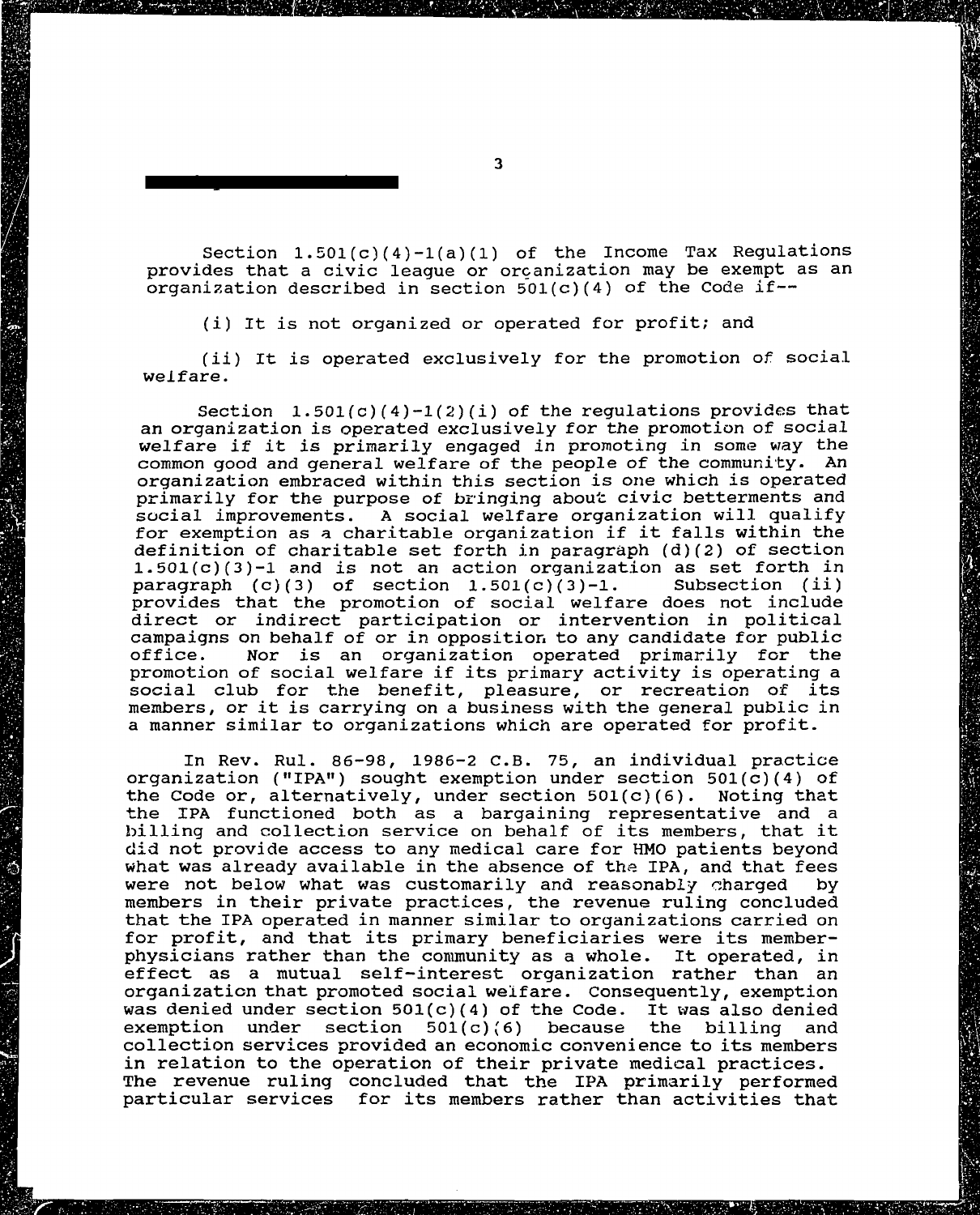improved overall business conditions in the medical profession and in the public health field.

An organization may provide benefits to private individuals<br>ded those benefits are incidental quantitatively and provided those benefits are incidental quantitatively qualitatively. To be qualitatively incidental, private benefit must be a necessary concomitant of an activity that benefits the public at large; in other words, the benefit to the public cannot be achieved without necessarily benefitting certain private individuals. To be quantitatively incidental, the private benefit must be insubstantial, measured in the context of the overall public benefit conferred by the activity.

The facts submitted indicate you are not engaging in the<br>ice of medicine or operating a hospital. You are merely practice of medicine or operating a hospital. You are merely<br>negotiating managed care and physician care contracts for negotiating managed care and physician care contracts physicians in private practice, which is not a charitable activity because it serves the private interests of the pnysicians in conducting their private medical practices, as well as the private interests of other for profit-providers that participate in your network. You are a physician-hospital organization (PHO).

As a PHO, your implementation, coordination, and oversight of a managed health care delivery system, as well as other planning activities, only indirectly benefit the community as a whole. These planning activities are primarily beneficial to the private physicians because you are providing the physicians with specific long and short term planning information that can be used by them<br>in their private business activities. Therefore, the private in their private business activities. benefit to the physicians is not qualitatively or quantitatively incidental or insubstantial in comparison to the community benefit produced by your activities. The substantial private benefit to the physicians and other providers is fatal to your exempt status. Furthermore, you are carrying on a business with the general public in a manner similar to organizations operated for profit. Therefore, we have concluded that you do not qualify for exemption from Federal income tax under section  $501(c)(4)$  of the Code. You are required to file Federal income tex returns.

You have the right to protest this ruling if you believe that it is incorrect. To protest, you shou2.d submit a statement of your views, with a full explanation of your reasoning. This statement, signed by one of your principal officers, must be submitted in duplicate within 30 days fron the dete of this letter. You also have a right to a conference in this affice after your statement is submitted. You nust request the conference, if you want one, when you file your protest statement. If you are to be repesented by someone who is not one of your principal officers, he or she must

\*\*\*\*\*\*\*\***\*\*\*\*\*\*\***\*\*\*\*\*\*\*\*